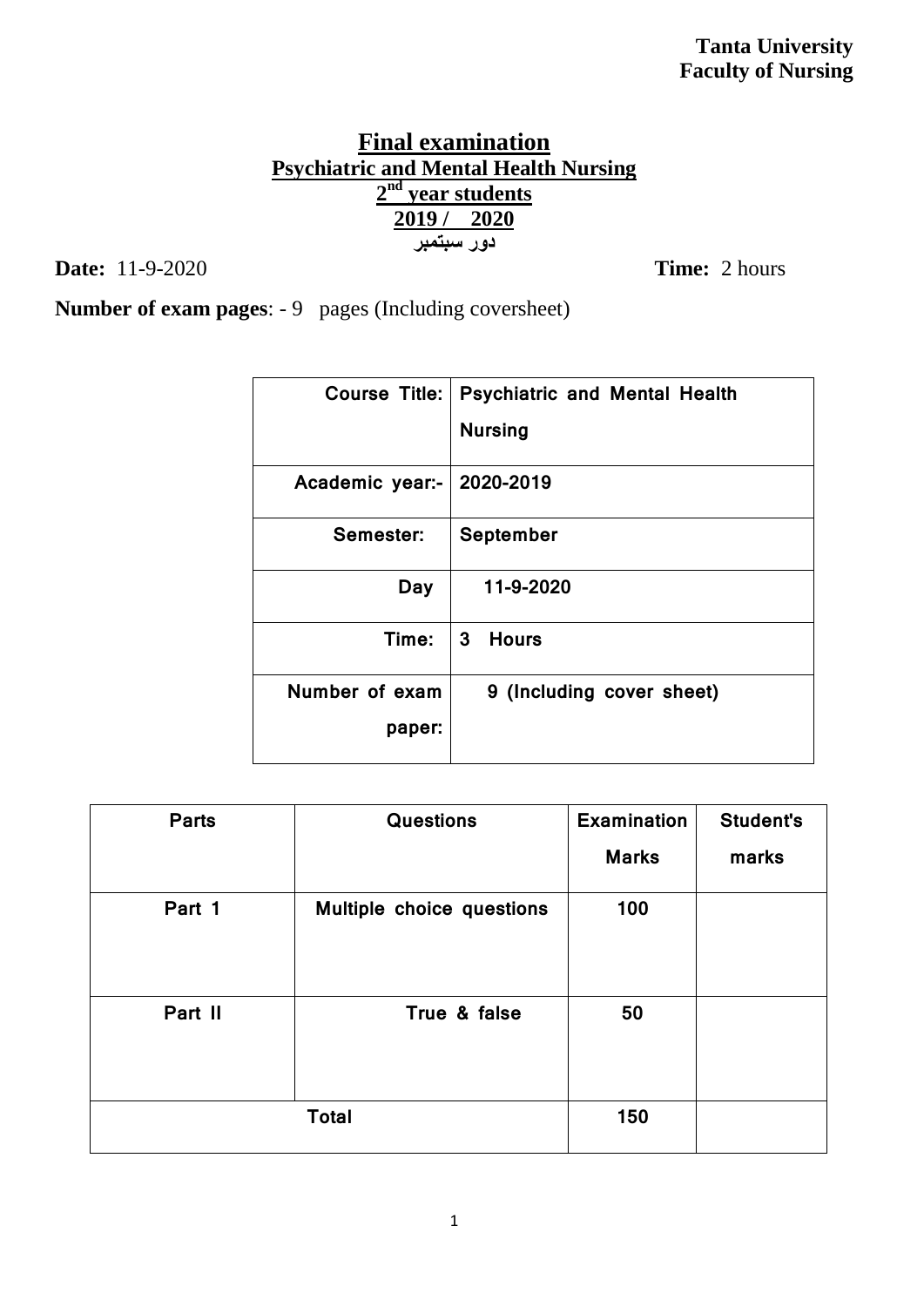## **Please answer all of the following questions:- Part I:- Multiple choice questions: ( 100 Marks ) Read the following statements and encircle the correct answer. There is only one best answer:-**

 **1-- Patient who refuses to eat his meal stating that the food is poisoned is an example of:-**

- A. Delusion B. Hallucination
- C. Suicidal idea D. Negativism

**2- According to Erikson's psychosocial stages of development , the personal crisis in which a child needs to learn important academic skills and compare favorably with peers in school to achieve competence is ……………** 

- 
- 
- a. Trust versus mistrust. c. Identity versus role confusion.
- b. Initiative versus guilt.  $\qquad \qquad d.$  Industry versus inferiority.

## **3- Nurse Mona is teaching her students about anxiety medications, she explains that Buspirone is indicated in the following case:-**

- A. Prior to operation
- B. Generalized anxiety disorder
- C. Sedation

.

D. Muscle relaxant

#### **4- - As defined by Freud, the ego is that part of the mind that contain;**

- a- The basic instincts and urges
- b- The conscience
- c- The ability to respond to the realities of everyday life.
- d- All elements of the holistic person

#### **5-Which of the following interventions is important for a client experienced hallucination and delusion and taking antipsychotic?**

- A. Explain effects of serotonin syndrome
- B. Teach the client to watch for extrapyramidal adverse reactions
- C. Explain that the drug is less effective
- D. Discuss the need to report paradoxical effects such as euphoria

#### **6 - A man who is late for work states, "my wife forgot to set the alarm last night so I over slept. This example of:**

| a- Introjections | a-Projection       |
|------------------|--------------------|
| b- Regression    | d-Rationalization. |

#### **6- Initiation phase of relation is characterized by all of the following except:**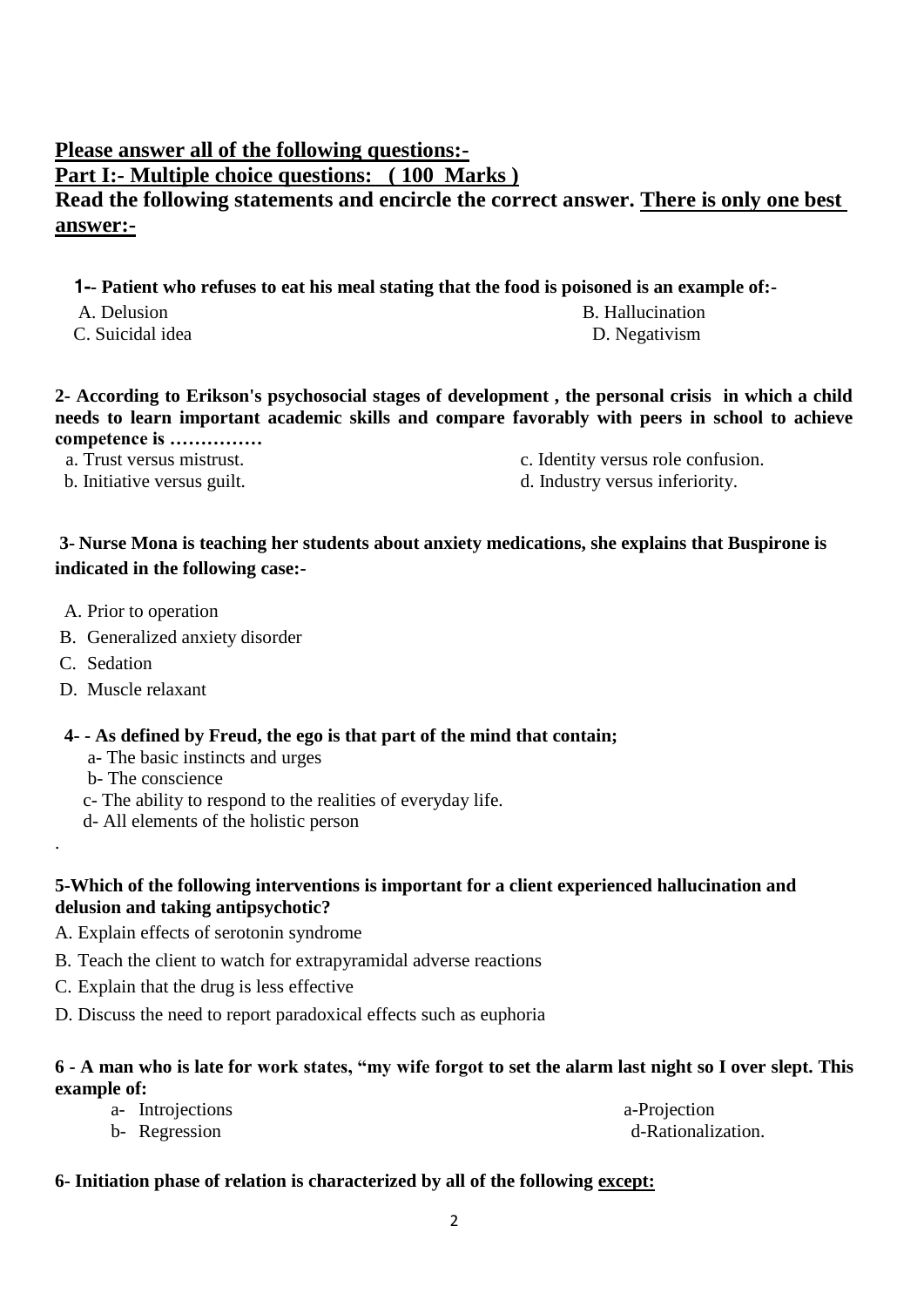- a- High level of anxiety
- b- Patient dependent on himself
- c- Patient feel trust &confidence
- d- Lack of knowledge.

#### **7- Which of the following examples best illustrates a delusion of reference?**

- A. The government is plotting to steal my things
- B. The night shift nurse doesn't like me

#### C. The news announcer on TV is talking about me

D. The food is being poisoned

**8- A patient diagnosed with obsessive-compulsive disorder (OCD) continually carries** 

**a toothbrush, and will brush and floss up to fifty times each day. The healthcare** 

#### **provider understands that the patient's behavior is an attempt to accomplish which**

#### **of the following?**

| A. Avoid interacting with others. | C-Relieve anxiety.     |
|-----------------------------------|------------------------|
| B. Promote oral health.           | D-Experience pleasure. |

#### **9-When a person has both positive and negative feelings toward the same object or individual. The feelings are referred to as:-**

| A. Apathetic     | B. Ambivalence |
|------------------|----------------|
| C. Inappropriate | D. Autistic    |

#### **10- The main defense mechanism used by the alcoholic (addict) is:-**

a- Denial b-Compensation b- Sublimation d-Reaction Formation

#### **11-Physical exhaustion and even death in mania may be related to:-**

C. Flight of idea D. Delirium

A. Hyperactivity and the lack of sleep. B. Lack of sleep and hypoactivity.

#### **12- Slamming a door instead of hitting a person, yelling at your spouse after an argument with your boss. This defense mechanism is called:-**

| A. Displacement | B. Identification |
|-----------------|-------------------|
| C. Undoing      | D. Introjections  |

#### **13- Conscious exclusion of an unacceptable thoughts and feeling from conscious awareness. This mechanism is called:-**

| A. Suppression. | B. Compensation    |
|-----------------|--------------------|
| C. Regression   | D. Rationalization |

#### **14 - In assessing thought process in mania nurse should assess:**

- A. Flight of ideas.
- B. Pressure of speech.
- C. Talking often includes joking, playing on words (puns) and teasing.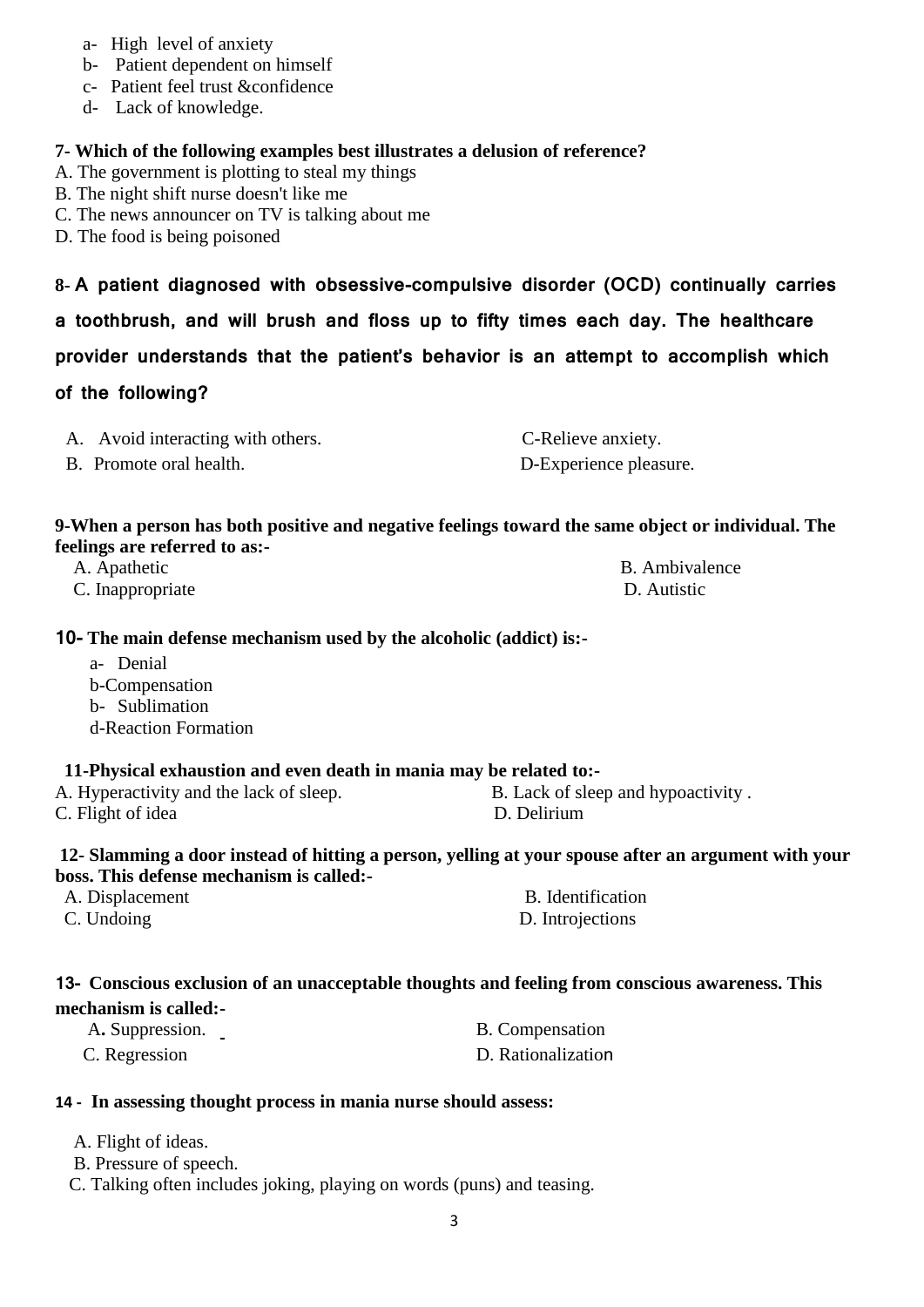D. All the above.

#### **15-Repeating the person said in nearly the same words he has used. This named communication skill of:**

- A. Active listening.  $\qquad \qquad \qquad$  B. Interpretation.
- C. Validating D. Restatement.

#### **16-Which of the following are considered to be negative signs of schizophrenia?** A. Delusion B. Disorganized behaviors

C. Hallucination D. Anhedonia

## **17-Which of the following client behaviors documented would validate the nursing diagnosis**

#### **of Risk for other-directed violence?**

A- Client s description of being endowed with superpowers.

- B-Frequent angry outburst noted toward others.
- C-Refusal to eat hospital food.
- D-Refusal to join in group activities.

## **18- An appropriate nursing diagnosis of a client with a major depression is:**

- 
- A. Alteration in activity and the B. Alteration in thought
- 

C. Alteration in mood D. Alteration in social interaction

## **19- Etiology of schizophrenia is best described by;**

- a. Structural and biological factors
- b. Environmental factors and poor parenting
- c. Genetic due to faulty dopamine receptors
- d. Combinations of biological psychological and environmental factors

#### **20-Milieu therapy means**:

- A. Treatment of patient's family.
- B. Put patient in carefully designed environment.
- C. Drug administration.
- D. Put patient in fresh air.

**21- Maha is pacing and complains of tension and inability to set still. The nurse asks the client if something upsetting happened, and Maha's response is vague and not focused on the question. The nurse assesses Maha's condition as:**

- A. Waxy flexibility.
- B. Mannerism.
- C. Restless.
- D. Negativism

**22 According to psychoanalytical theory, problems with excessive orderliness and neatness arise in one of the following development stages:**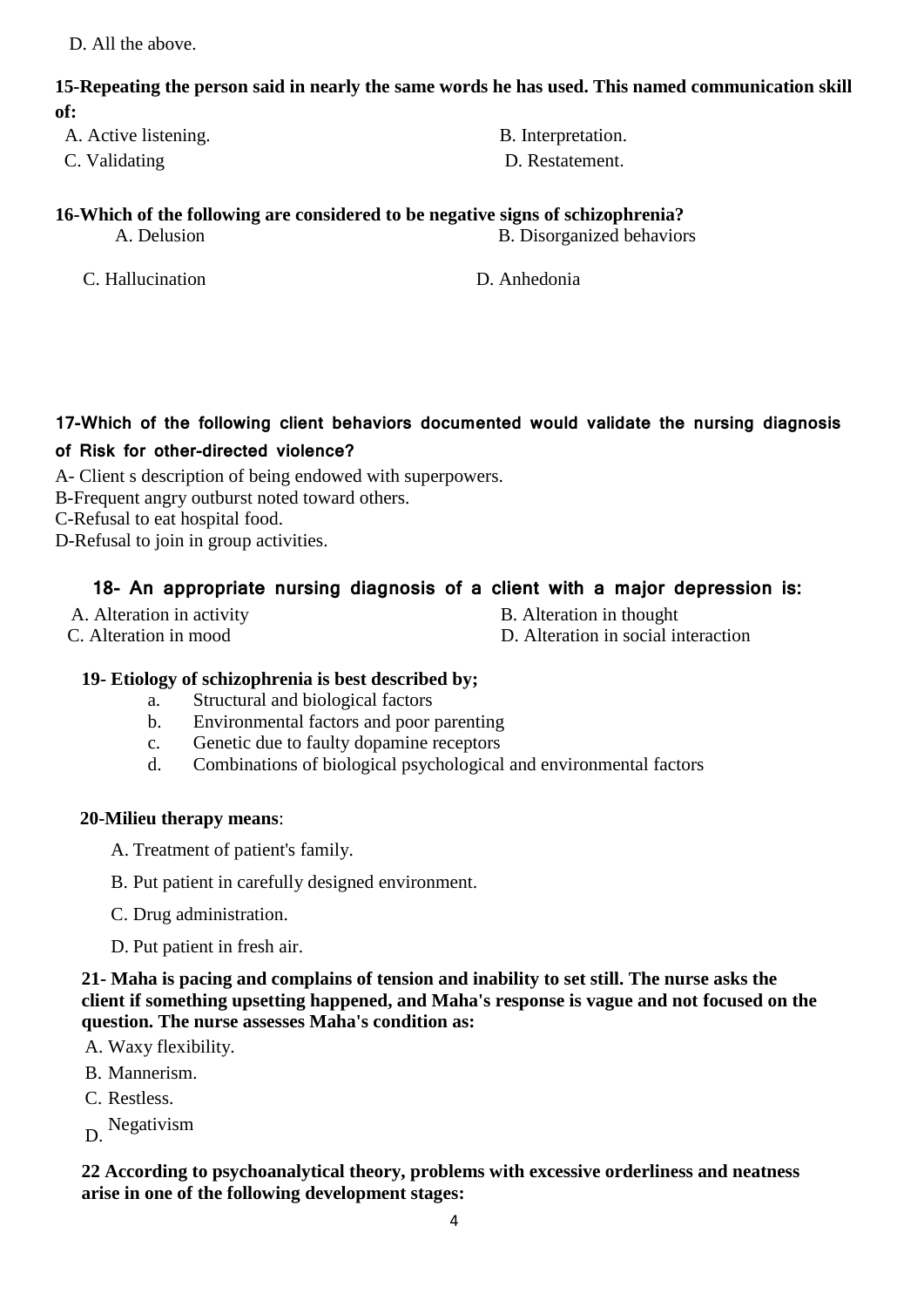| a- Oral   | b-Anal    |
|-----------|-----------|
| c Phallic | d- Genita |

d- Genital

#### **23- To establish open and trusting relationship with client who has been hospitalized with severe anxiety, the nurse in charge should;**

- a- Encourage the staff to have frequent interaction with the client
- b- Share an activity with the client
- c- Give client feedback about behavior
- d- Respect client's need for personal space

#### **24-** - **The nurse assessing a patient with a somatoform disorder will probably note that the patient.**

a-Verbalizes emotional needs easily.

b-Denies the need for anxiolytic drugs.

- c-Assumes increasing responsibilities within the family
- d-Misinterprets physical symptoms

#### **25 - Monotonous repetition of certain movement or speech without purpose is termed :-**

**A**. Stereotypy **B.** Mannerism

C Echopraxia. D. Impulsiveness**.**

#### **26- Common nursing diagnosis of dissociative disorder:**

- a- Altered perception process
- b- Ineffective individual coping
- c- Self care deficit
- d- Lack of knowledge.

#### **27- Patients who abuse alcohol may become tremulous and have hallucination when they stop drinking. This is called:**

| .<br>.<br>a-Tolerance  | b- Abstinence. |
|------------------------|----------------|
| c- Withdrawal symptom. | d-Dementia     |

#### **28- Suicide is most likely to occur:**

a-On admission b-On discharge. c-As the depression deepens. d- As the antidepressant work.

#### **29- A nurse is assessing a client diagnosed with dependent personality disorder. Which of the following characteristics is a major component to this disorder?**

| a. Abrasive to others.   | b- Manipulative of others   |
|--------------------------|-----------------------------|
| c. Indifferent to others | d. Over reliance on others. |

#### **30- People who abuse alcohol have difficulty absorbing vitamins and have lower levels of:**

| a. Calcium. | c. Iron      |
|-------------|--------------|
| b. B12      | d. Thiamine. |

**31-"Can you express your feelings toward your achievement in the group therapy today?" what kind of questioning is?**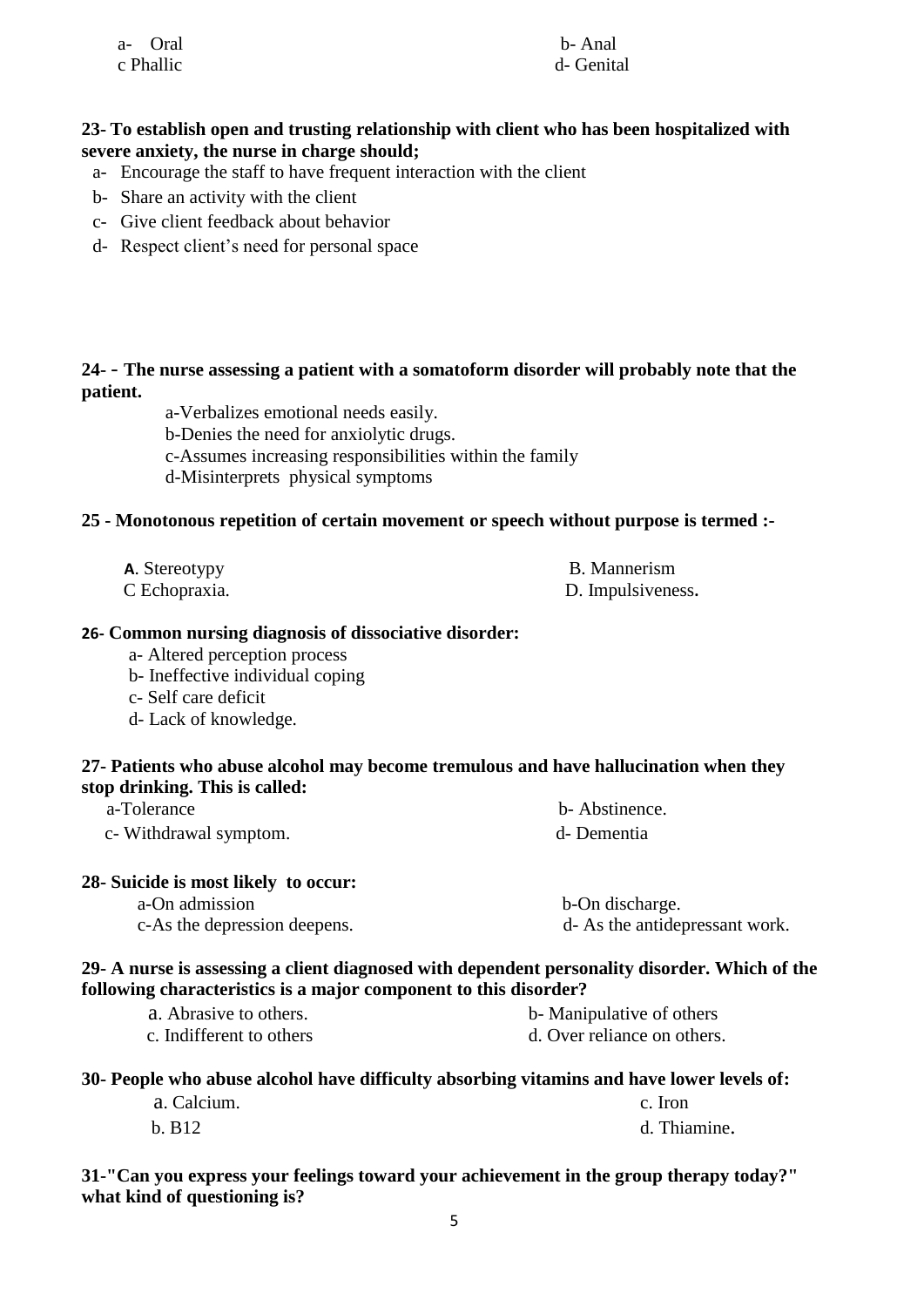| a. Open ended.<br>b. Closed ended                                           | c. Minimal encouragement.<br>d. Empathy.                                                                                                                                         |
|-----------------------------------------------------------------------------|----------------------------------------------------------------------------------------------------------------------------------------------------------------------------------|
|                                                                             | 32- When the individual is unable to recognize everyday objects and name them correctly,                                                                                         |
| this is known                                                               |                                                                                                                                                                                  |
| a. Apraxia.                                                                 | c. Agnosia.                                                                                                                                                                      |
| b. Anomia.                                                                  | d. Aphasia.                                                                                                                                                                      |
| 33- I know I am human, but I don't know who this body belongs to"           |                                                                                                                                                                                  |
| a. Derealization.                                                           | c. Dissociative amnesia.                                                                                                                                                         |
| b. Depersonalization.                                                       | d. Dissociative identity disorder.                                                                                                                                               |
|                                                                             | 34- The ability of the individual to be independent and to make his own decision without                                                                                         |
|                                                                             | external influence and to behave according to his value system means.                                                                                                            |
| a-Integrative capacity                                                      | b-Emotional maturity                                                                                                                                                             |
| c-Autonomous behavior                                                       | d- Self-awareness                                                                                                                                                                |
|                                                                             |                                                                                                                                                                                  |
| 35- Fluctuating level of consciousness is seen in:                          |                                                                                                                                                                                  |
| A. Hysteria                                                                 | <b>B.</b> Delirium                                                                                                                                                               |
| C. Dementia                                                                 | D. Mania                                                                                                                                                                         |
| 36- In establishing a therapeutic relationship, the focus of interaction is |                                                                                                                                                                                  |
| A. Task                                                                     | <b>B.</b> Nurse                                                                                                                                                                  |
| C. Patient                                                                  | D. Equipment                                                                                                                                                                     |
| demonstrating?                                                              | 37- A nurse assesses a confused older adult. The nurse experiences sadness and reflects, "The<br>patient is like one of my grandparentsso helpless." Which response is the nurse |
| a. Transference                                                             | b. Catastrophic reaction                                                                                                                                                         |
| c. Countertransference                                                      | d. Defensive coping reaction                                                                                                                                                     |
| identified patient issues will be explored and resolved?                    | 38- During which phase of the nurse-patient relationship can the nurse anticipate that                                                                                           |
| a. Preorientation                                                           | b. Working                                                                                                                                                                       |
| c.Orientation                                                               | d. Termination.                                                                                                                                                                  |
|                                                                             | 39- A nurse wants to demonstrate genuineness with a patient diagnosed with schizophrenia.                                                                                        |

## **The nurse should:**

a. Restate what the patient says.

b. Use congruent communication strategies.

c. Use self-revelation in patient interactions.

d.Consistently interpret the patient's behaviors.

#### **40- When working with a male client suffering phobia about black cats, Nurse Trish should anticipate that a problem for this client would be?**

A. Anxiety when discussing phobia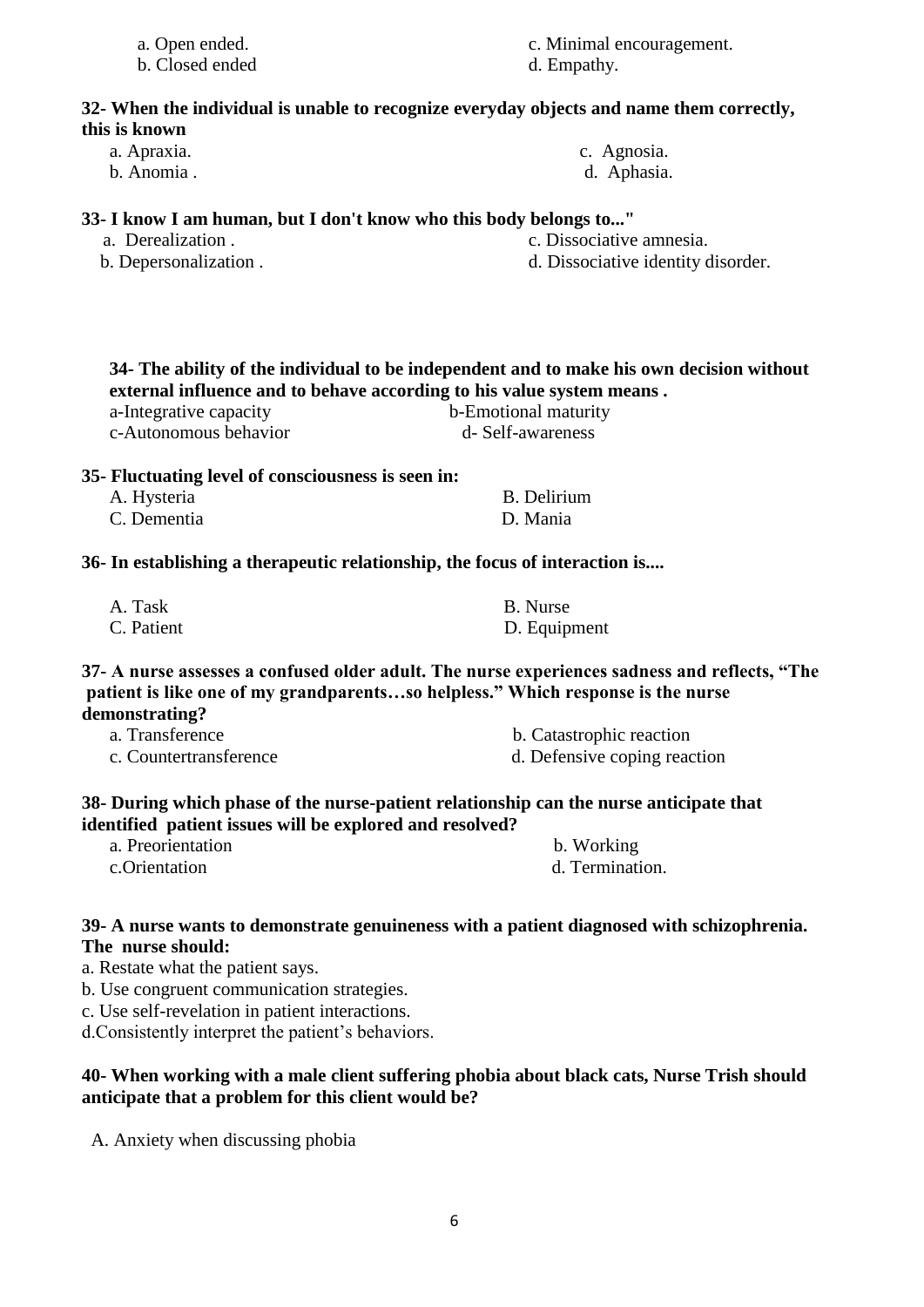- B. Anger toward the feared object
- C. Denying that the phobia exist
- D. Distortion of reality when completing daily routines)

#### **41- Bipolar disorder includes manic episodes followed by...**

| a-Depressive episodes |  |
|-----------------------|--|
| c-Lying               |  |

**b**-Crime sprees d-Sleep waking

## 42- **Conjunctival injection is a specific intoxication symptoms of :-**

| A-Herion   | B-Tramadol  |
|------------|-------------|
| C-Cannabis | D-Inhalants |

**43- Which are the following activities would be most appropriate for a client with mania on an inpatient unit**?

| a-Arts and crafts             | b-Playing a game of cards |
|-------------------------------|---------------------------|
| c-Walking with a staff member | d-A cooking group         |

## **44-- Voluntary hospitalization characterized by:-**

A- The admission occurs through written application by the patient or the patient's guardian

B-Patient admission is necessary when patient is a danger to himself or others.

C-Patient is hospitalized for specific period to prevent dangerous behavior.

D-Patient is admitted through judicial action.

# **45- Which is the priority nursing diagnosis used with border line personality disorder:**

# a- Risk for self-mutilation b- Ineffective coping c- Social isolation description description of the contract of the contract of the contract of the contract of the contract of the contract of the contract of the contract of the contract of the contract of the contract of care deficit

## 46- **T46- The distance between the sender and the receiver is called.**

a-Gait

c-Head nodding

b-Proxemics d-Finger

pointing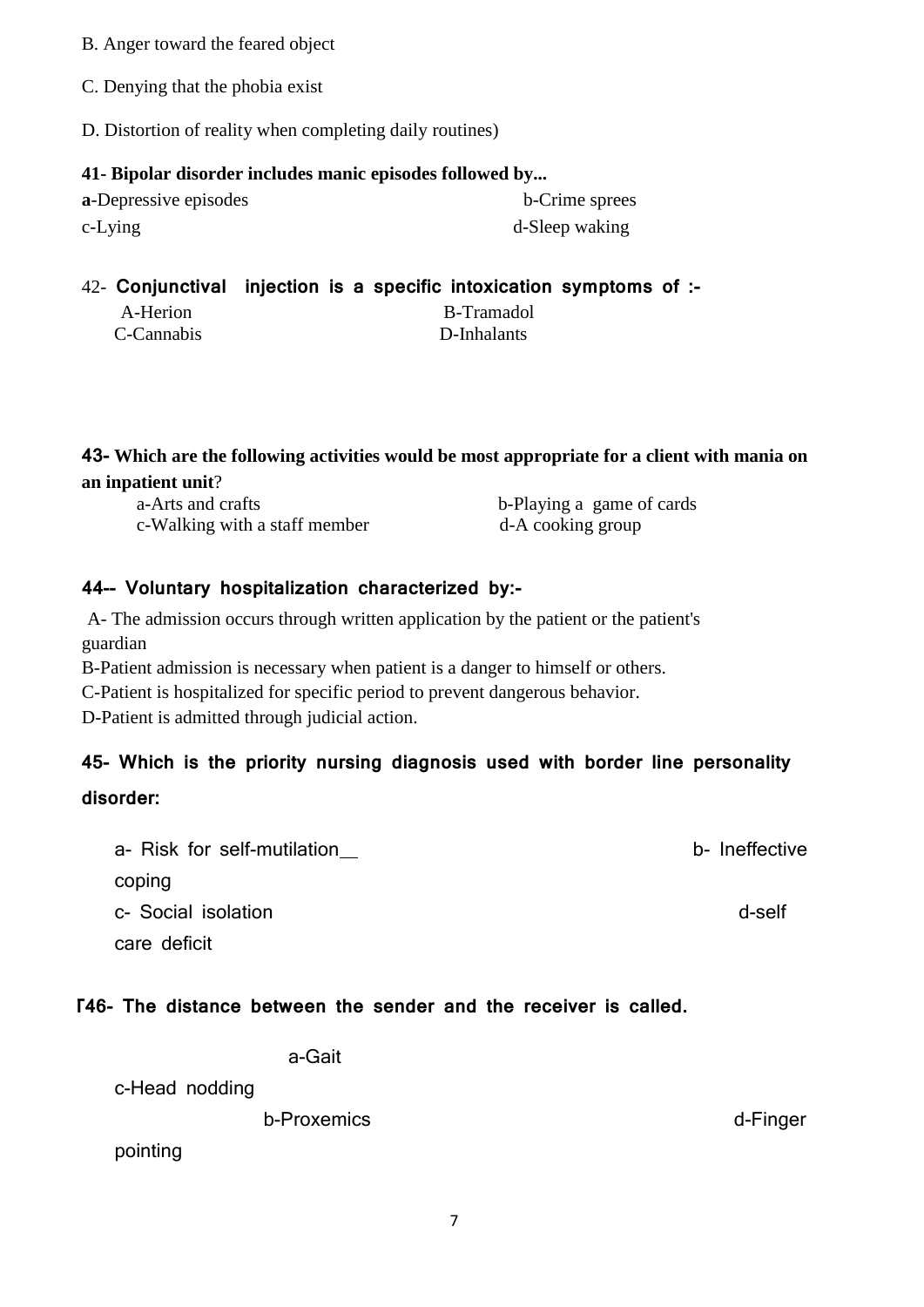47-**-)………is the complex of mental characteristics that makes each of us unique from other people** 

C-Personality D-Sexuality

A-Heredity B-Emotional tone

**48- The ability to think abstractly and to plan, initiate, sequence, monitor, and stop complex behavior means.**

A-Disturbance in executive functioning B-Disturbance in emotional functioning C-Disturbance in motor functioning D-Disturbance in physiological functioning

#### **49- False sensory perception in the presence of real external stimuli is called**:-

a. Depersonalization b. Hallucination

c. De Ja vu d. Illusion.

#### **50- A nurse instructs a patient taking a drug that inhibits monoamine oxidase (MAO) to avoid certain foods and drugs because of the risk of:**

A-Hypotensive shock

B-Hypertensive crisis.

- C- Cardiac dysrhythmia
	- D- Cardiogenic shock.

## **Part II- True and False questions; 50 marks:**

**Read each statement carefully and encircle "T" if the statement is true, encircle "F" if the statement is false.**

| Statement                                                  | True | False |
|------------------------------------------------------------|------|-------|
| 1- Non- verbal communication is considered a more accurate |      |       |
| description of true feeling                                |      |       |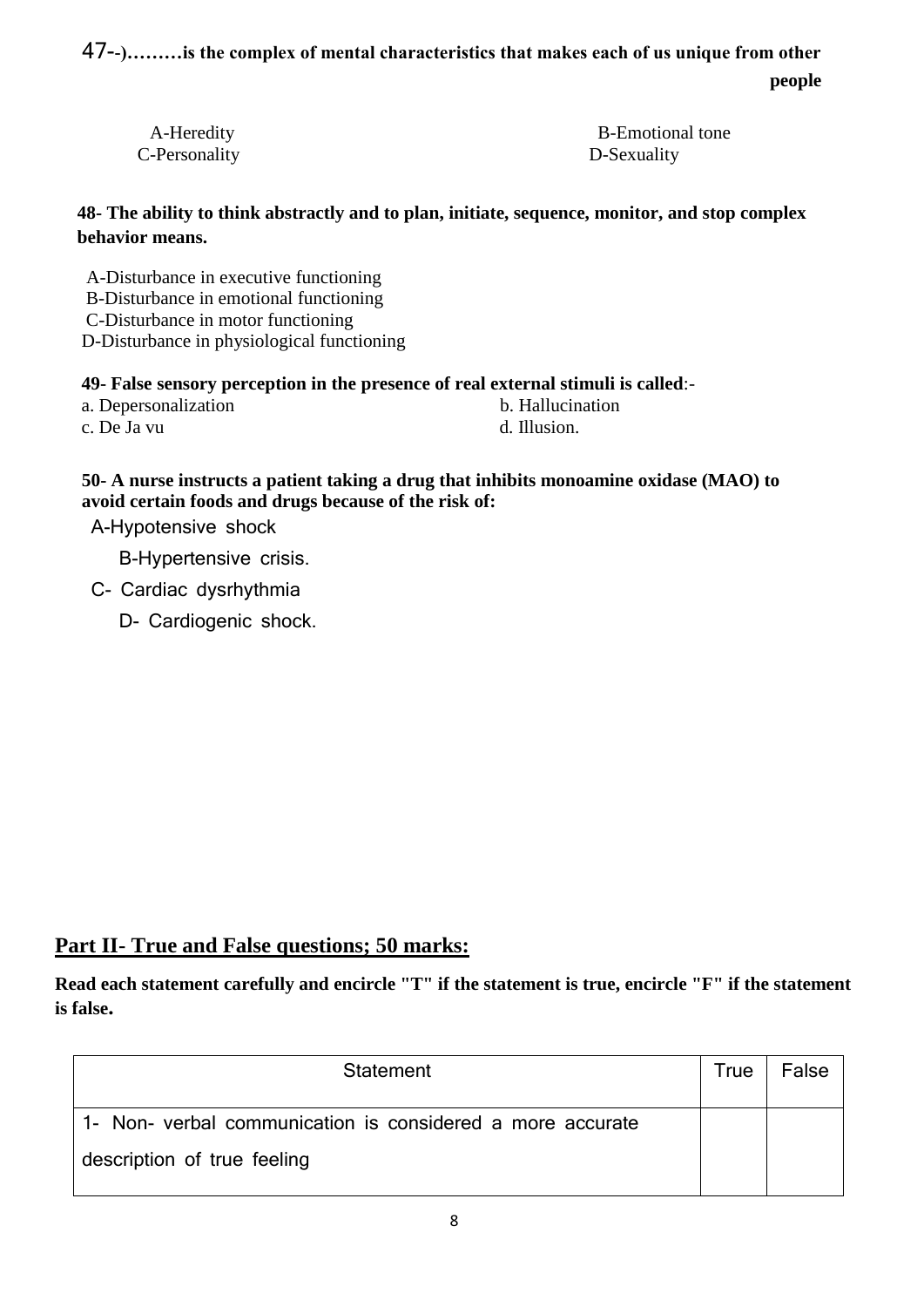| 2- People with bipolar disorder go through usual mood changes.                                                                           |  |
|------------------------------------------------------------------------------------------------------------------------------------------|--|
| 3- All behavior is meaningful, is caused and explained.                                                                                  |  |
| 4-Anergia is inability to find meaning or pleasure in existence                                                                          |  |
| 5- Mental health means the absence of mental illness                                                                                     |  |
| 6- During the depersonalization or derealization experiences, reality<br>testing is lost                                                 |  |
| 7- A comprehensive community mental health center includes in-<br>patient services.                                                      |  |
| 8-- Termination phase of nurse patient relationship may create<br>feeling of rejection, depression, and anxiety in patient               |  |
| 9- Nurse must listen to patient's problem without showing surprise or<br>disapproval                                                     |  |
| 10- Patients with somatic disorders have no insight into their<br>behaviors.                                                             |  |
| 11- Fidelity is defined as an obligation to remain faithful to one's<br>commitment                                                       |  |
| 12- Primary prevention includes treatment and rehabilitation<br>services for those persons who have had diagnosed psychiatric<br>illness |  |
| 13- Ego is The rationality - reason, logic, and common sense -<br>that we use to tame our instinctual urges.                             |  |
| 14- Intentional tort of patient include assault and battery                                                                              |  |
| 15-- Patients with somatic disorders have no insight into their<br>behaviors.                                                            |  |
|                                                                                                                                          |  |